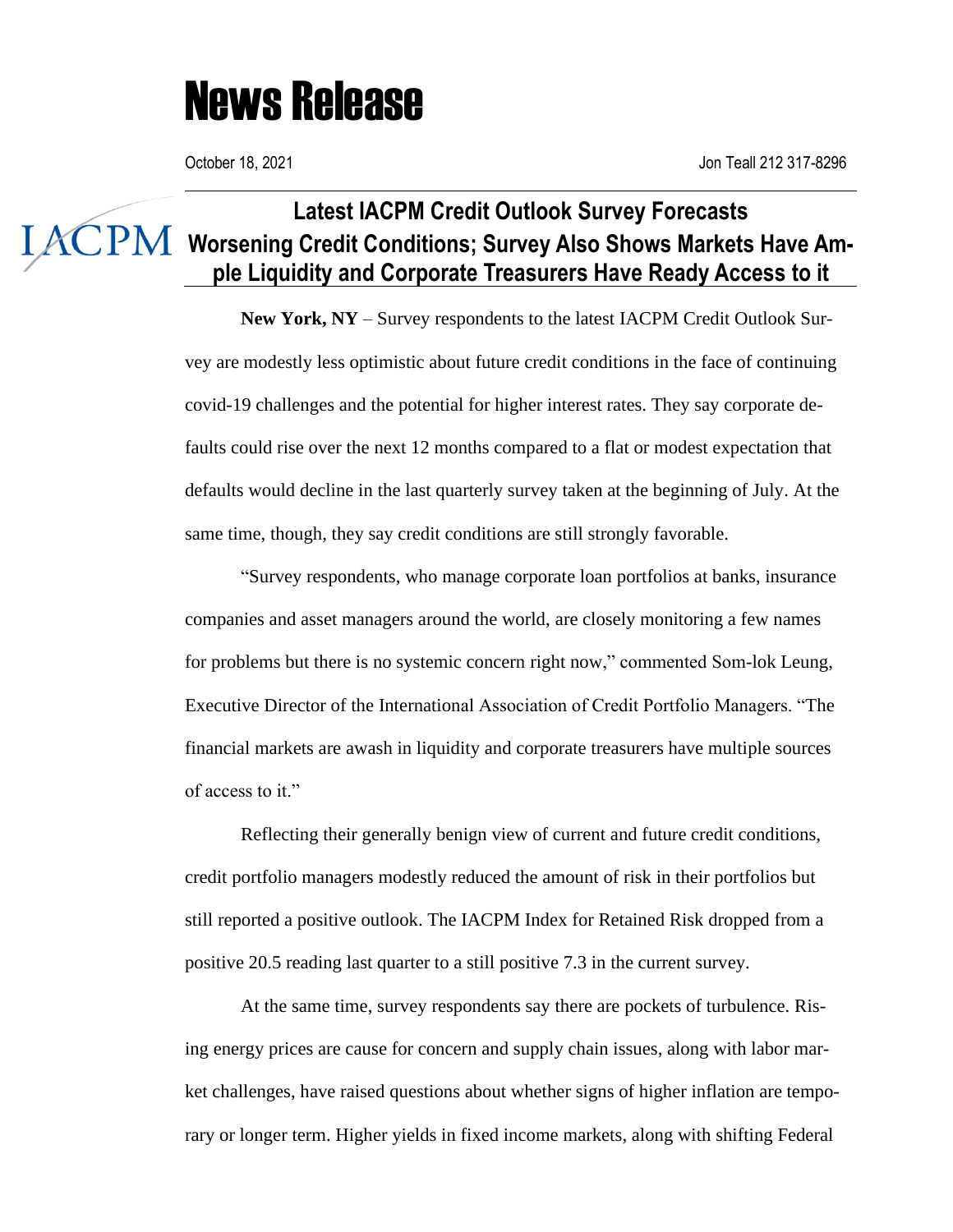Reserve comments have raised additional concerns about the potential for rising interest rates. Despite these issues, however, survey respondents are still comfortable with their favorable outlook regarding future market conditions.

"Bear in mind, we've had very few corporate defaults this year and that can't continue forever," said Mr. Leung. "Interest rates are moving up a bit and covid is going to be around for awhile but none of this is catastrophic. It's more of a return to normal. Stimulus may be ending but levels of liquidity and other support are still high and companies are still surviving."

The Credit Outlook Survey is conducted among members of the IACPM, an association of more than 125 financial institutions in 26 countries around the world. Members include portfolio managers at many of the world's largest commercial banks, investment banks and insurance companies, as well as a number of asset managers. Members are surveyed at the beginning of each quarter.

Survey results are calculated as diffusion indexes, which show positive and negative values ranging from 100 to minus -100, as well as no change which is in the middle of the scale and is recorded as "0.0." Positive numbers signify an expectation for improved credit conditions, specifically fewer defaults and narrower spreads, while negative numbers indicate an expectation of deterioration with higher defaults and wider spreads.

The current outlook for corporate defaults is similar globally. The latest reading for corporate defaults in North America is minus -14.7, while the forecast for defaults in Asia is negative -17.4. The outlook for European corporate defaults is a bit better at minus -6.3, as is the forecast for Australia which is negative -5.6. The overall IACPM Credit Default Outlook Index, which covers every region in the world, is a modestly negative -16.2.